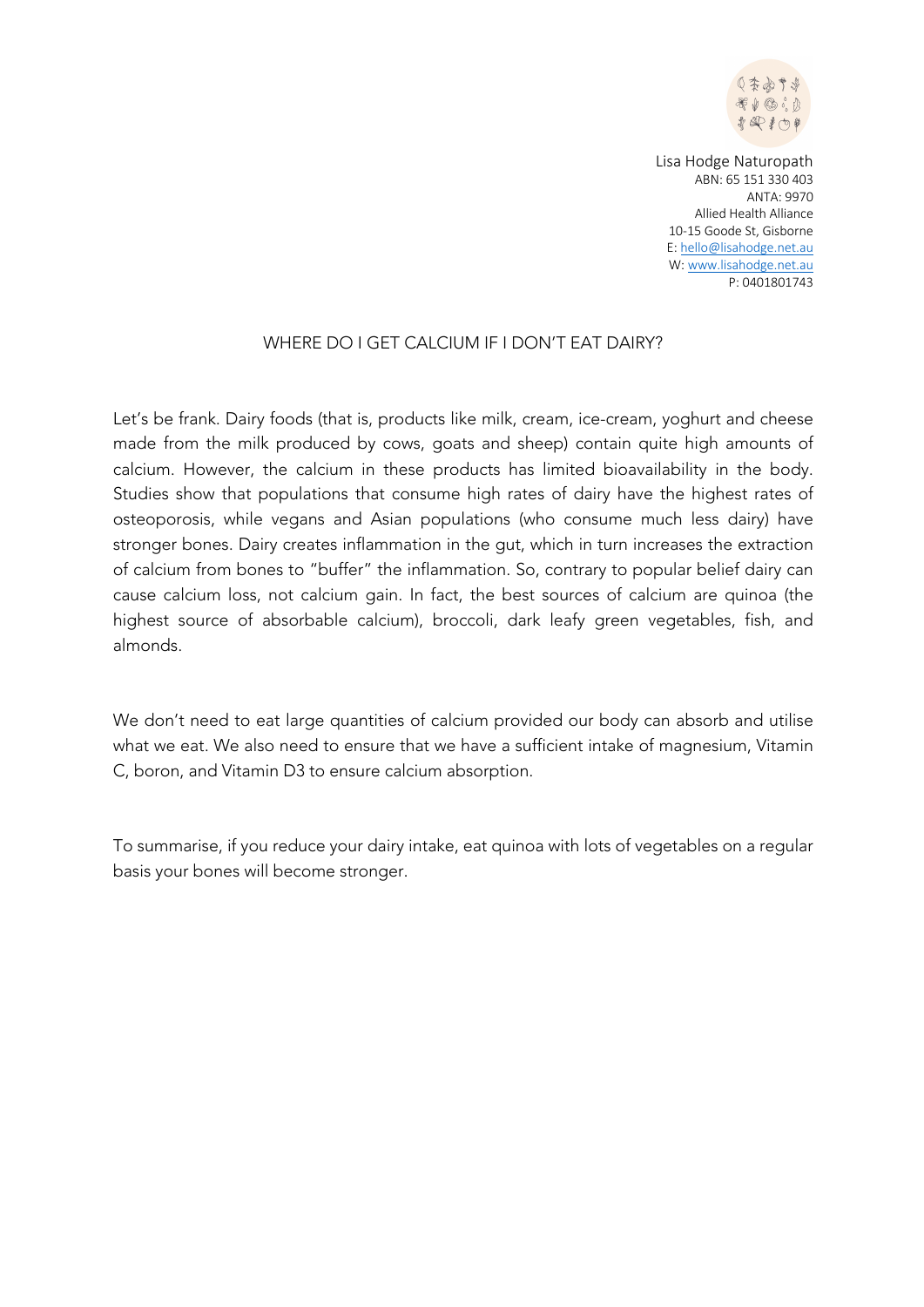

| Food Source             | Amount                  | Mg                |
|-------------------------|-------------------------|-------------------|
|                         |                         |                   |
| <b>LEAFY GREENS</b>     |                         |                   |
| Spinach                 | 1 cup                   | <b>100mg</b>      |
| Broccoli                | 1 cup cooked            | 100 <sub>mg</sub> |
| <b>Bok Choy</b>         | 1 cup                   | 200 <sub>mg</sub> |
| Beet greens             | 1 cup                   | <b>165mg</b>      |
|                         |                         |                   |
| <b>DAIRY</b>            |                         |                   |
| Milk (Skim)             | 1 cup                   | 300 <sub>mg</sub> |
| Milk                    | 1 cup                   | 288mg             |
| Goats Milk              | 1cup                    | 295mg             |
| Yoghurt                 | 200gm tub               | 200 <sub>mg</sub> |
| Cheese (cheddar, swiss) | 42gms                   | 300 <sub>mg</sub> |
| Cottage Cheese          | 1cup                    | 150 <sub>mg</sub> |
|                         |                         |                   |
| <b>FISH</b>             |                         |                   |
| Canned Salmon           | 1/2 cup (small 95g tin) | 402mg             |
| Oysters (raw)           | 1 cup                   | 226mg             |
| Sardines                | 100grms                 | 300 <sub>mg</sub> |
| Tuna                    | 100gms                  | 290mg             |
|                         |                         |                   |
| LEGUMES                 |                         |                   |
| Tofu                    | 112gms                  | 80-150mg          |

## What do I need to eat to get 1000mg of Calcium (Ca) a day?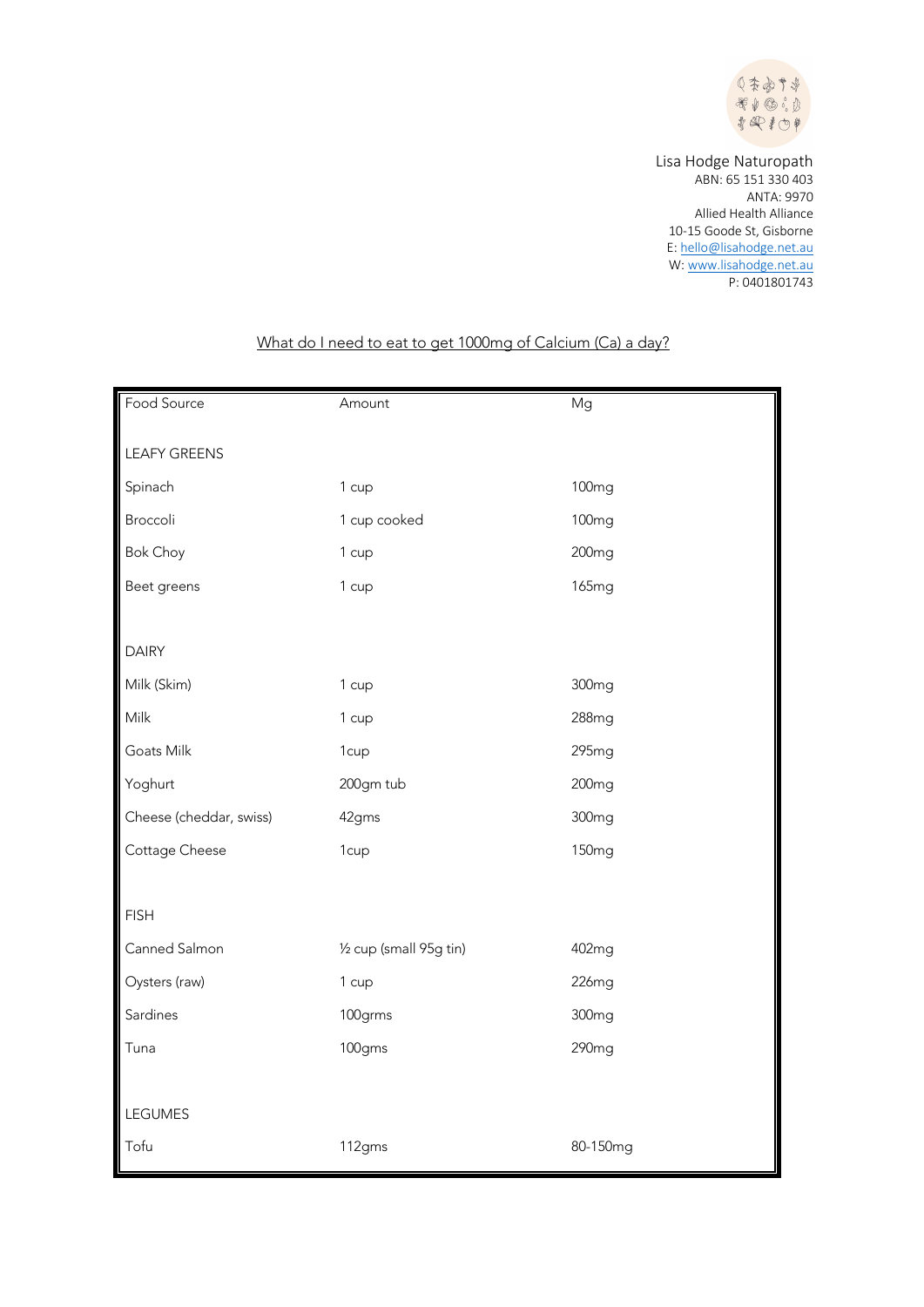

| Tempeh                           | 112gms             | 172mg             |
|----------------------------------|--------------------|-------------------|
| Chickpeas                        | 1 cup cooked       | 150 <sub>mg</sub> |
| <b>Black beans</b>               | 1 cup cooked       | 135               |
| Soymilk (fortified with Ca)      | 1 cup              | 300 <sub>mg</sub> |
| Soymilk (unfortified)            |                    |                   |
|                                  | 1 cup              | 60 <sub>mg</sub>  |
| <b>NUTS &amp; SEEDS</b>          |                    |                   |
| Almonds/brazil nuts              | 15 <sub>nuts</sub> | 45mg              |
| Sesame seeds                     | 3 tablespoons      | 300 <sub>mg</sub> |
| Sunflower seeds                  | $\frac{1}{2}$ cup  | 87mg              |
| Tahini                           | 1 tablespoon       | 85mg              |
|                                  |                    |                   |
| <b>SEA VEGETABLES</b>            |                    |                   |
| Wakame                           | 1 cup              | 520 <sub>mg</sub> |
| Agar-agar                        | 1 cup              | 400mg             |
| Kelp (kombu)                     | 1 cup              | 305 <sub>mg</sub> |
|                                  |                    |                   |
| <b>OTHER</b>                     |                    |                   |
| Cereals (fortified with Ca)      | 1 cup (40g)        | 200 <sub>mg</sub> |
| Orange Juice (fortified with Ca) | 100ml              | 80 <sub>mg</sub>  |
| Bread (fortified with Ca)        | 2 slices           | 200 <sub>mg</sub> |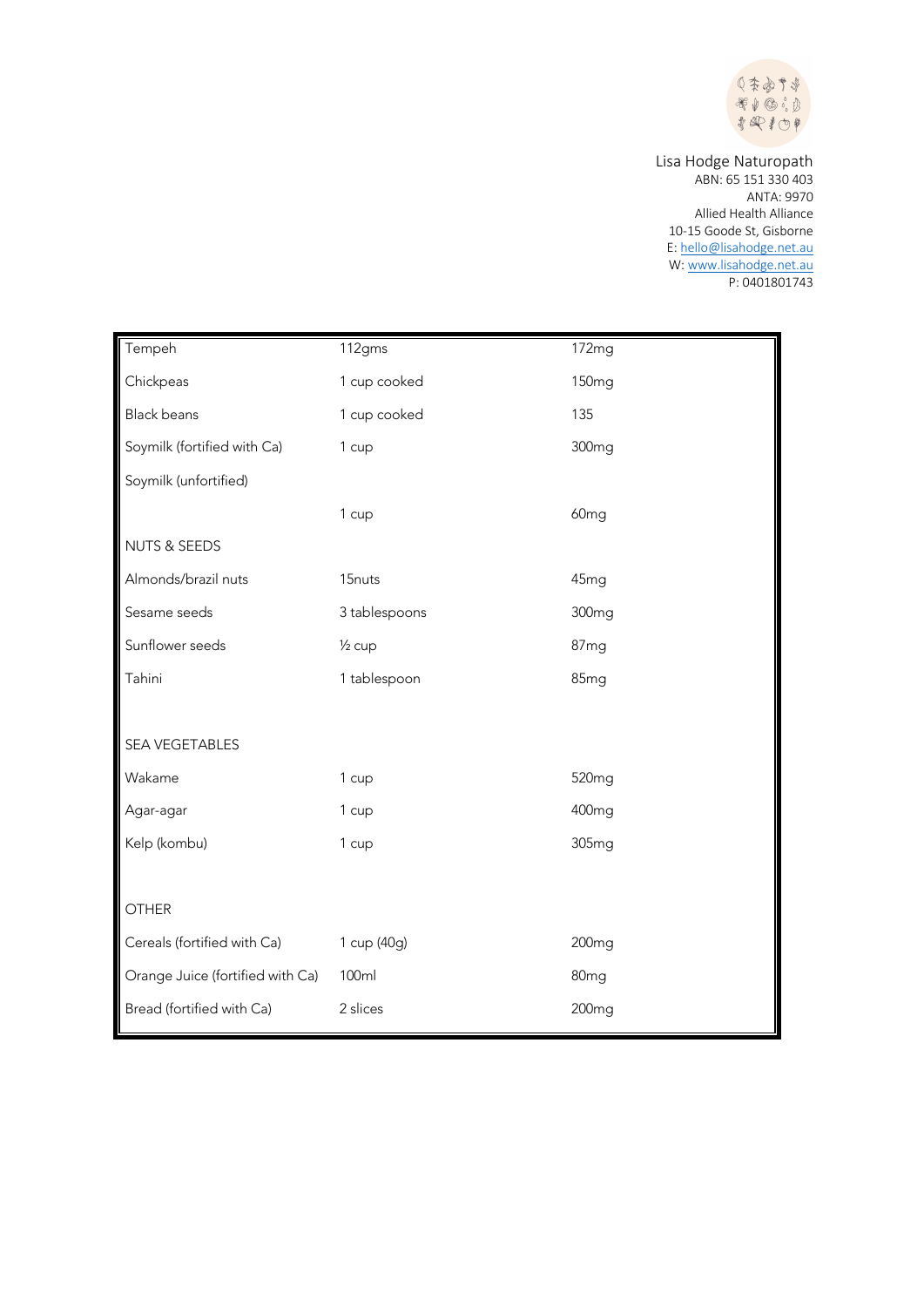

Lisa Hodge Naturopath

|                            | 330.403<br>ARN: 65 151                        |
|----------------------------|-----------------------------------------------|
| What is Calcium good for?  | Deficiency in Calcium can cause side efforts  |
|                            | such as: Allied Health Alliance               |
|                            | 10-15 Goode St, Gisborne                      |
|                            | <del>isahodge.net.au</del>                    |
| Healthy bones, teeth, skin | Muscle pain: SPASMS hodge.net.au              |
| Muscle function regulation | Rickets<br>P: 0401801743                      |
| Regulation of your heart   | Osteoporosis and bone fractures and bone pain |
| <b>Blood health</b>        | Hypertension (high blood pressure)            |
| Nervous system maintenance | Tooth discolouration and increased decay      |
| Enzyme function            |                                               |

People mostly at risk of deficiency:

Children, adolescents, pregnant and lactating women and postmenopausal women.

## Recommended amounts:

| Age      | Amount                            |
|----------|-----------------------------------|
|          | Adequate intake                   |
| 0-6mths  | 210mg/day                         |
| 7-12mths | 270mg/day                         |
|          |                                   |
| Children | Recommended daily allowance (RDI) |
|          | 500mg/day                         |
| 1-3yrs   | 700mg/day                         |
| 4-8yrs   |                                   |
| Boys     | <b>RDI</b>                        |
| 9-11yrs  | 1000mg/day                        |
| 12-18rs  | 1300mg/day                        |
|          |                                   |
| Girls    | <b>RDI</b>                        |
| 9-11yrs  | 1000mg/day                        |
| 12-18yrs | 1300mg/day                        |